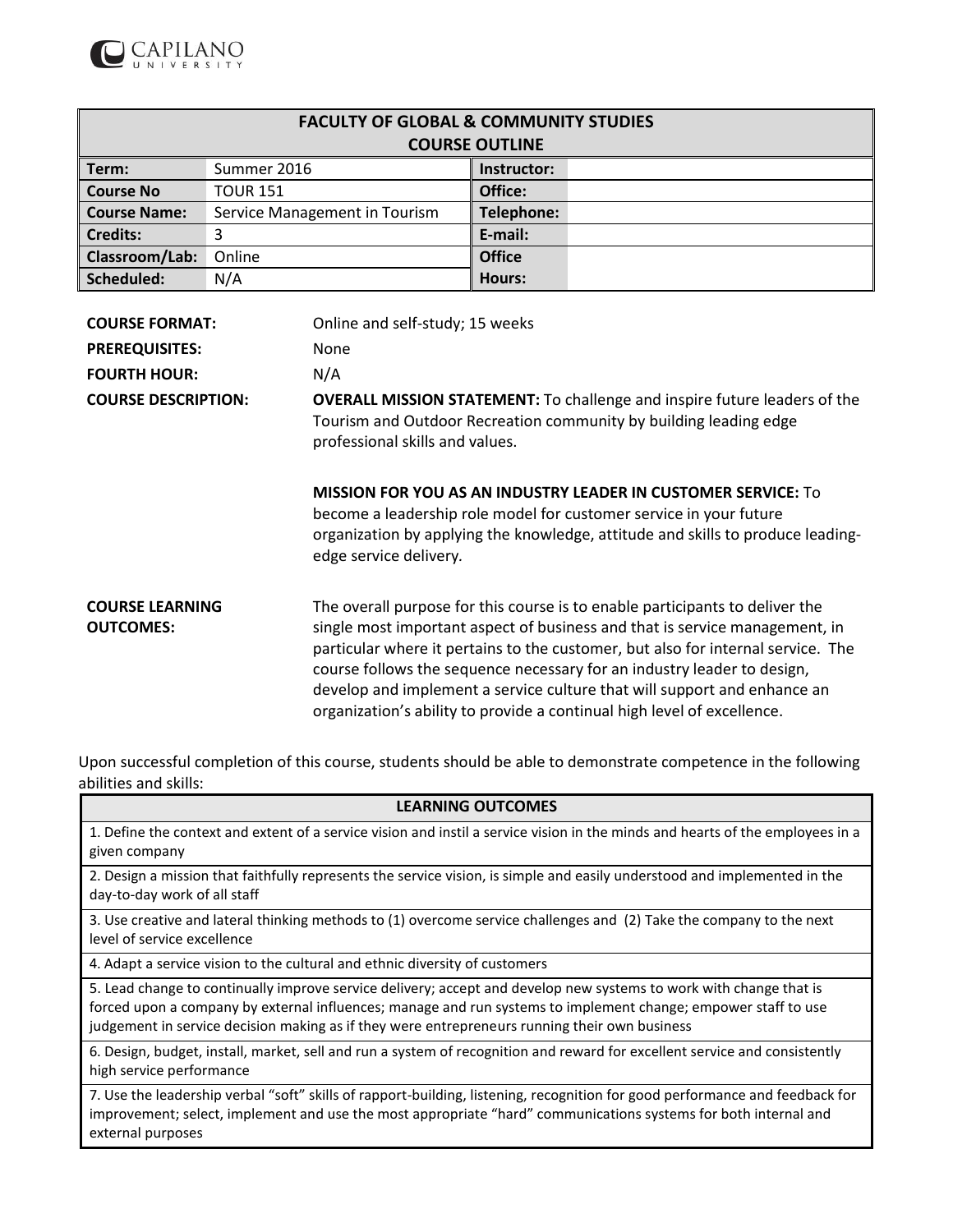



8. Use a balanced, rational approach to service decision making; use a win-win approach to managing differences in service situations, whether between employees or with customers

9. Develop a profile to use when hiring employees for any given service function; recruit and select the best person for that function

10. Develop and implement a training plan for managers and staff when installing a new service culture

11. Design an overall service strategy that will take an organization to the next level of excellence

#### **EVALUATION PROFILE:**

| Assessment                         | % of Final Grade | Due Date | Individual/Group |
|------------------------------------|------------------|----------|------------------|
| Mini Assignments x 12 (5% each)    | 60               |          | Individual       |
| <b>Service Transformation Plan</b> | 20               |          | Individual       |
| Final Exam                         | 20               |          | Individual       |
|                                    | 100%             |          |                  |

| $GRADING PROFILE: A+=90-100\%$ |           |  | $B+$ = 77-79% $C+$ = 67-69% $D = 50-59%$ |  |  |                                       |
|--------------------------------|-----------|--|------------------------------------------|--|--|---------------------------------------|
|                                | A =85-89% |  |                                          |  |  | B = 73-76% C = 63-66% F = 49% or less |
|                                | A-=80-84% |  | $B - = 70 - 72\%$ $C - = 60 - 62\%$      |  |  |                                       |

### **GRADING STANDARDS:**

| $A+$ | All aspects of the work submitted are to exceptional standards.                                                         |
|------|-------------------------------------------------------------------------------------------------------------------------|
|      | Comprehensively researched, clear and concise, extremely well structured and designed, with a diverse and               |
|      | exhaustive range of evidence (e.g.: literature, other data) used effectively and critically. Demonstrates               |
|      | enlightening, insightful, and/or original thinking of the topics. Presented to the highest standards (e.g.: references, |
|      | style, grammar, length).                                                                                                |
| A    | All aspects of the work submitted are to excellent standards.                                                           |
|      | Thoroughly researched, clear and concise, excellently structured and designed, with an extensive range of               |
|      | evidence (e.g.: literature, other data) used effectively and critically. Demonstrates a thorough and comprehensive      |
|      | understanding of the topics. Presented to very high standards (e.g.: references, style, grammar, length).               |
| B    | All aspects of the work submitted are to good standards.                                                                |
|      | Accurately researched, clear discussion, well structured and designed, with a good range of evidence (e.g.:             |
|      | literature, other data) used effectively and critically. Demonstrates a thorough understanding of the topics.           |
|      | Presented to high standards (e.g.: references, style, grammar, length).                                                 |
| C    | All aspects of the work submitted are to satisfactory standards, or (C-) a marginal pass.                               |
|      | Sufficiently researched, providing good discussion, reasonably well structured and designed, with an acceptable         |
|      | range of evidence (e.g.: literature, other data) used effectively. Demonstrates satisfactory understanding of the       |
|      | topics. Presented to reasonable standards (e.g.: references, style, grammar, length).                                   |
| D    | Work submitted earns a minimal pass.                                                                                    |
|      | Insufficiently researched, needs improvement in flow and design, and/or level of detail, with a limited range of        |
|      | evidence (e.g.: literature, other data) used. Demonstrates rudimentary understanding of the topics. Presented to        |
|      | basic standards (e.g.: references, style, grammar, length).                                                             |
| F    | All aspects of the work submitted are below adequate standards                                                          |
|      | Research, flow and design, and/or level of detail are unsatisfactory, with an insufficient range of evidence (e.g.:     |
|      | literature. Other data) used. Demonstrates unfamiliarity with the topics. Presented to below adequate standards         |
|      | (e.g.: references, style, grammar, length).                                                                             |

### **RECOMMENDED REFERENCE SOURCES:**

Articles and materials on TOUR 151 Moodle site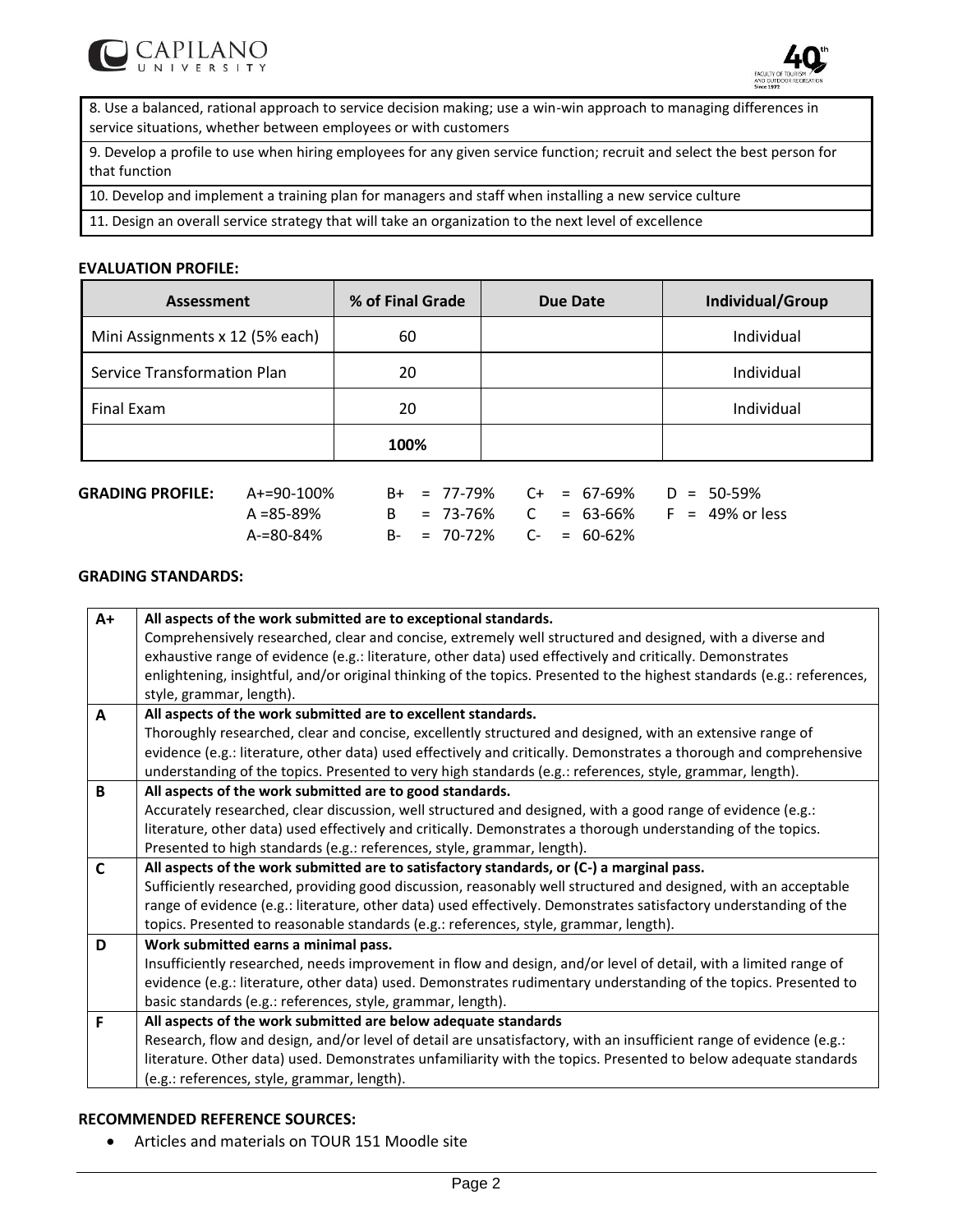



- Leading Change by John P. Kotter. Published by Harvard. ISBN 0-87584-747-1
- Service Management by Richard Normann. Published by Wiley. ISBN 0-471-49439-9
- The key to Great Leadership by Peter Burwash. Published by Torchlight. ISBN 1-887089-01-2
- Leadership by Robert Lussier. Published by South Western. ISBN 0-324-04166-7
- Connecting with Customers by Marc Mancini. Published by Prentice Hall. ISBN 0-13-093390-2
- 1001 Ways to Reward Employees by Bob Nelson. Published by Workman. ISBN 1-56305-339-X
- Non-Manipulative Selling by Tony Allessandra. Published by Prentice Hall. ISBN 0-13-623307-4

### **COURSE CONTENT/SCHEDULE:**

Students are expected to progress through the 12 modules provided in the handbook or on the Moodle site. Using your co-op host company and staff as your resource, in addition to assigned readings, videos, and Podcasts, complete each assignment and upload it /submit it to Moodle by the dates shown below. Be proactive: one of the biggest challenges in distance education is self-discipline. As business itself requires great self-discipline, this will be a test of your own drive and determination.

Suggestion: enter these dates in your electronic notebook or day timer. The dates have been loaded into the Moodle course calendar and can be exported to iCal, Google calendar and MS Outlook (up to 60 days in advance). See the Assignment list on Moodle for details.

| <b>DATE</b> | <b>TOPIC(S)</b>                                                                       | <b>ASSIGNMENT</b><br><b>DEADLINE</b> |
|-------------|---------------------------------------------------------------------------------------|--------------------------------------|
|             | Welcome to Service Management - An Introduction to the Course                         |                                      |
|             | Course Outline<br>$\bullet$                                                           |                                      |
|             | <b>Assignment List</b><br>٠                                                           |                                      |
|             |                                                                                       |                                      |
|             | Net Etiquette<br>٠<br>Course Information                                              |                                      |
|             |                                                                                       |                                      |
|             | Voice Thread - Getting to Know You                                                    |                                      |
|             | Defining Customer Service - An Introduction                                           | J                                    |
|             | 40 Eye-Opening Customer Service Quotes (Forbes Article)<br>$\bullet$                  |                                      |
|             | <b>CBC Podcast: "Tales of Customer Service"</b><br>$\bullet$                          |                                      |
|             | Podcast Question Sheet: "Tales of Customer Service"<br>$\bullet$                      |                                      |
|             | Defining Customer Service Question Sheet<br>$\bullet$                                 |                                      |
|             | Voice Thread - Defining Customer Service<br>$\bullet$                                 |                                      |
|             | Module 1: Creating and Implementing a Service Vision                                  |                                      |
|             | The Effect of Organisational Vision on Service Quality Delivery (Journal<br>$\bullet$ |                                      |
|             | Article)                                                                              |                                      |
|             | <b>Module One Notes</b><br>$\bullet$                                                  |                                      |
|             | Assignment - Module One<br>$\bullet$                                                  |                                      |
|             | Voice Thread - Service Vision                                                         |                                      |
|             |                                                                                       |                                      |
|             | <b>Module 2: Designing an Effective Mission Statement</b>                             |                                      |
|             | Module Two Notes<br>$\bullet$                                                         |                                      |
|             | Assignment - Module Two                                                               |                                      |
|             |                                                                                       |                                      |

| <b>Module 3: Creative Problem Solving for Service Challenges</b> |  |                               |  |
|------------------------------------------------------------------|--|-------------------------------|--|
|                                                                  |  | Module Three Notes            |  |
|                                                                  |  | Module Three Assignment Sheet |  |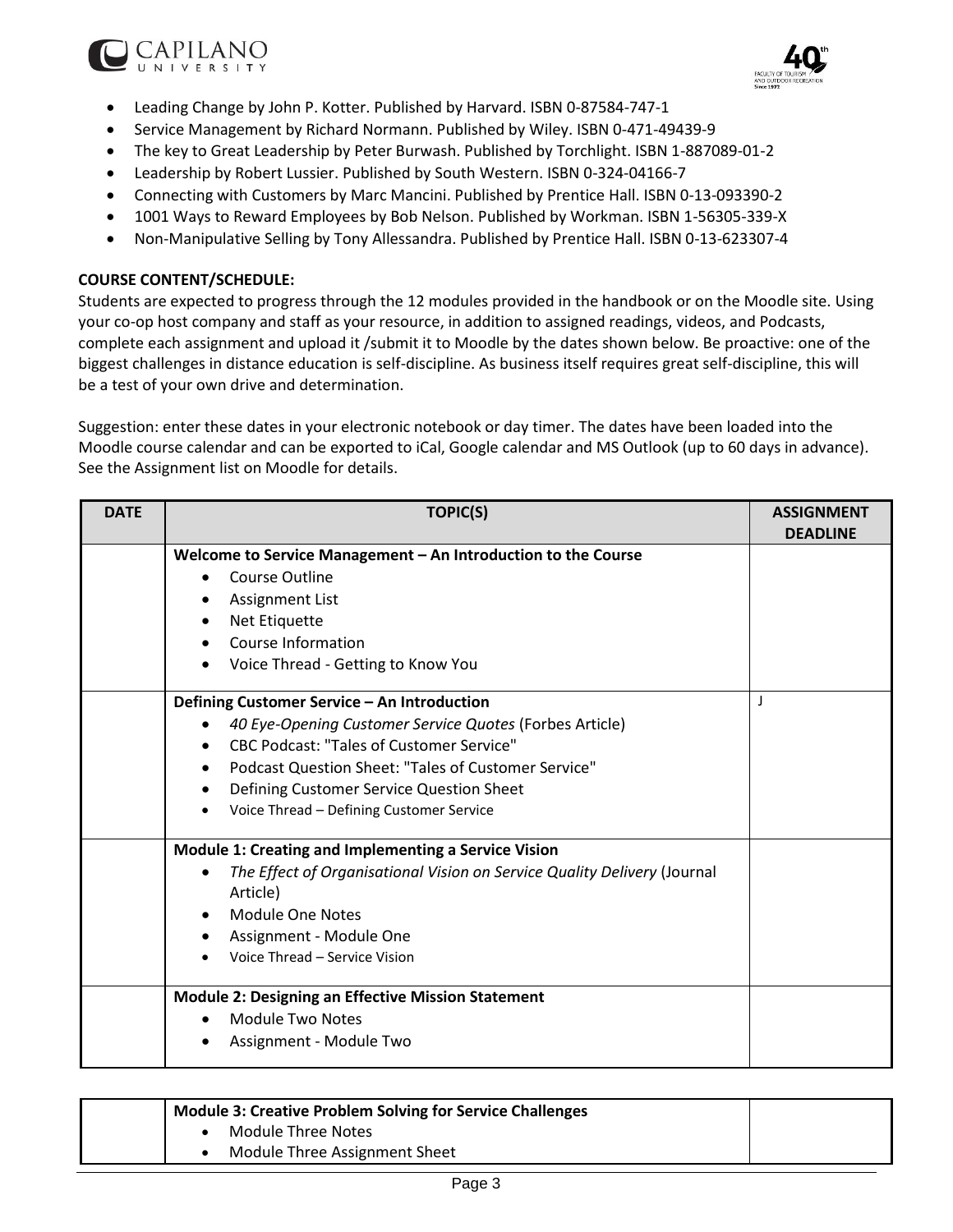



| Assignment - Module Three                                                                                                                                                                                                                                                                                                                |  |
|------------------------------------------------------------------------------------------------------------------------------------------------------------------------------------------------------------------------------------------------------------------------------------------------------------------------------------------|--|
| <b>Module 4: Adapting Service for Cultural Diversity</b><br>Culture and Its Impact on International Service Management: Exploring<br>$\bullet$<br>Global Consumers' Different Service Perceptions and Preferences in the<br>International Hospitality Industry (Journal Article)<br><b>Module Four Notes</b><br>Assignment - Module Four |  |
| <b>Module 5: Leading Change and Staff Empowerment</b><br>Legends of Service Excellence: The Habits of Seven Highly Effective Hospitality<br>$\bullet$<br>Companies (Journal Article)<br><b>Module Five Notes</b><br>$\bullet$<br>Assignment - Module Five                                                                                |  |
| <b>Module 6: Implementing Recognition Systems for Service Excellence</b><br>The Rewards of Recognition: Six Strategies (Article)<br>$\bullet$<br>Five Questions about Employee Recognition and Reward (Article)<br><b>Module Six Notes</b><br>$\bullet$<br>Assignment - Module Six                                                       |  |
| Module 7: Communicating Effectively - Skills and Systems<br><b>Module Seven Notes</b><br>Assignment - Module Seven                                                                                                                                                                                                                       |  |
| Module 8: Making Decisions & Managing Service Recovery<br>Module Eight Notes<br>$\bullet$<br>The Effect of Service Failure Types and Service Recovery on Customer<br>$\bullet$<br>Satisfaction: a Mental Accounting Perspective (Journal Article)<br>Assignment - Module Eight                                                           |  |
| Module 9: Hiring and Keeping the Best People for Service<br><b>Module Nine Notes</b><br>$\bullet$<br>Finding, Hiring, Training, and Keeping Friendly Employees (Article)<br>Assignment - Module Nine                                                                                                                                     |  |
| Module 10: Developing a High-Performance Service Team<br>Module Ten Notes File<br>Assignment - Module Ten<br>Major Assignment - Service Transformation Plan (20% - Due August 10)                                                                                                                                                        |  |
| <b>Module 11: Designing an Effective Service Strategy</b><br><b>Module Eleven Notes</b><br>$\bullet$<br>Legends of Service Excellence: The Habits of Seven Highly Effective<br>$\bullet$<br><b>Hospitality Companies</b><br>Assignment - Module Eleven                                                                                   |  |
| <b>FINAL EXAM</b>                                                                                                                                                                                                                                                                                                                        |  |

# **YOUR SERVICE TRANSFORMATION PLAN (20%)** – see the Assignment List on our Moodle site for details.

**FINAL EXAM (20%)** – See the Assignment List on our Moodle site for details.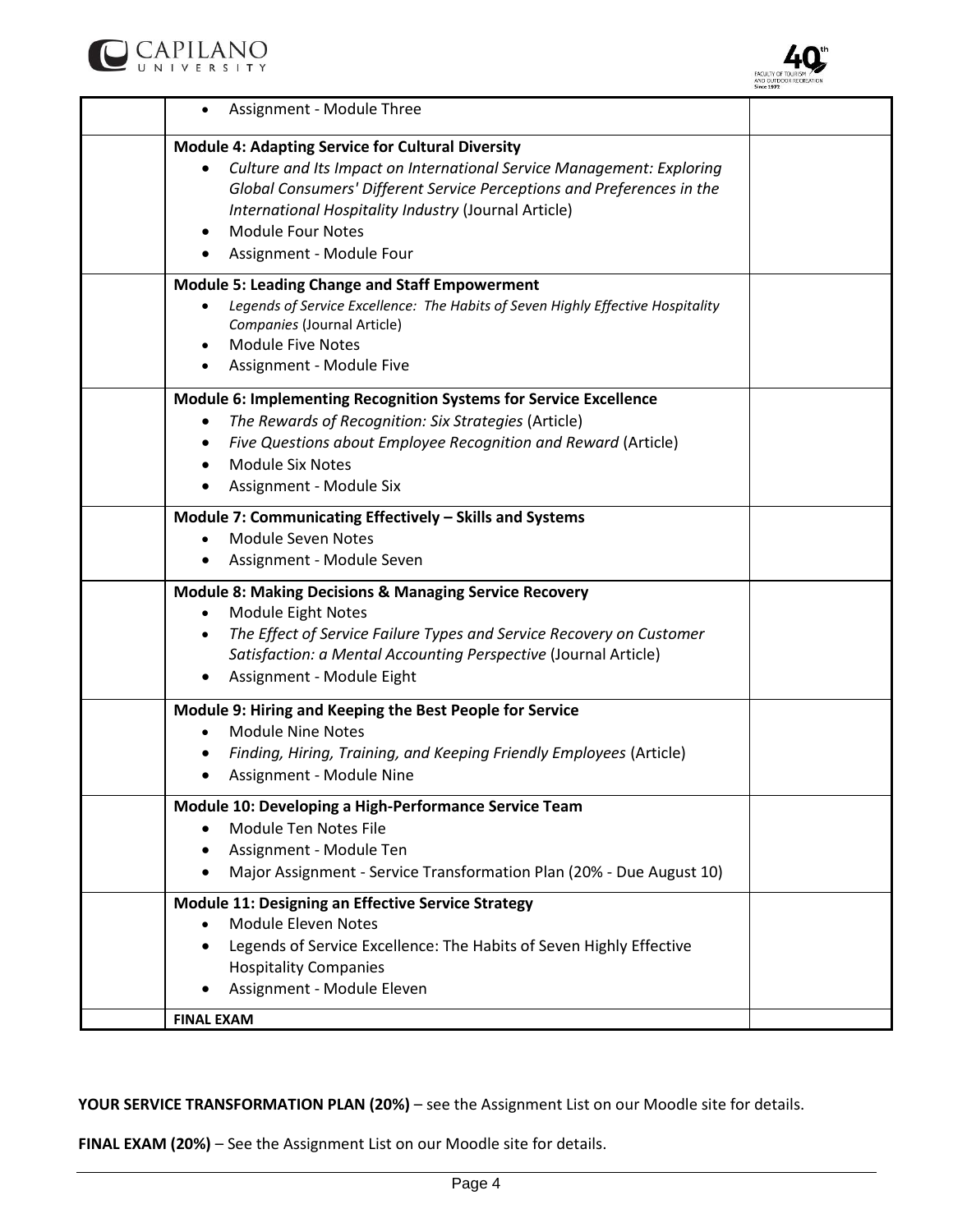



# **UNIVERSITY POLICIES:**

Capilano University has policies on Academic Appeals (including appeal of final grade), Student Conduct, Cheating and Plagiarism, Academic Probation, and other educational issues. These and other policies are available on the University website.

| <b>FACULTY POLICIES:</b>                                         |                                                                                                                                                                                                                                                                                                                                                                                                                                                                                                                                                                                                                                                                                                                         |
|------------------------------------------------------------------|-------------------------------------------------------------------------------------------------------------------------------------------------------------------------------------------------------------------------------------------------------------------------------------------------------------------------------------------------------------------------------------------------------------------------------------------------------------------------------------------------------------------------------------------------------------------------------------------------------------------------------------------------------------------------------------------------------------------------|
| Attendance:                                                      | Regular class attendance, and participation in course activities and s, is expected<br>and likely essential to successfully achieving the course learning outcomes.<br>Students are responsible for any and all content and instructions communicated<br>during scheduled classes, in course handouts, and (if applicable) via course e-mail<br>and websites. In cases where participation by all students is essential for<br>conducting the planned instructional activities, attendance may be mandatory. In<br>all cases, the attendance expectations and any penalties for missing instructional<br>activities shall be clearly articulated on the course outline. Attendance for<br>weekend courses is mandatory. |
| <b>Participation:</b>                                            | This mark, if included as part of the assessment items by the instructor, is based<br>on both the frequency and quality of the student's comments, questions,<br>observations, and involvement, with the emphasis on quality. The quality is<br>determined by, among other things, the relevance, insight and clarity of remarks.<br>Preparing the required readings will support a student's ability to participate. The<br>participation mark is also influenced by professionalism (as described below),<br>attitude and punctuality.                                                                                                                                                                                |
| <b>Professional Behaviour:</b>                                   | Students must demonstrate a professional attitude and behaviour toward work,<br>fellow students and their instructors. Each student should demonstrate<br>reliability, respect for and cooperation with colleagues. A willingness to work<br>calmly and courteously under difficult conditions as well as a determination to<br>achieve first-class work while meeting deadlines is necessary. Students should<br>have respect for equipment and systems. Students should display a constructive<br>response to criticism.                                                                                                                                                                                              |
|                                                                  | Professional behaviour includes appropriate language use. Appropriate language<br>use involves using respectful, moderate, and inclusive language at all times.                                                                                                                                                                                                                                                                                                                                                                                                                                                                                                                                                         |
| <b>Cheating and Plagiarism:</b><br><b>Penalties for Cheating</b> | Cheating is an act of deceit, fraud, distortion of the truth, or improper use of<br>another person's effort to obtain an academic advantage. Cheating includes<br>permitting another person to use one's work as their own. Plagiarism is the<br>presentation of another person's work or ideas as if they were one's own.<br>Plagiarism is both dishonest and a rejection of the principles of scholarship.<br>Information about how to avoid plagiarism by proper documentation of sources is<br>available in the Library, the Writing Centre and is published on the University<br>website.                                                                                                                          |
|                                                                  |                                                                                                                                                                                                                                                                                                                                                                                                                                                                                                                                                                                                                                                                                                                         |
| & Plagiarism:                                                    | A grade of '0' for an examination, quiz or 'F' for the course may be assigned if<br>cheating or plagiarism has taken place. First incidents deemed by the instructor<br>to be particularly serious or second or subsequent incidents of cheating and<br>plagiarism will be dealt with under the provisions of the University Policy on<br>Cheating and Plagiarism (see the University Calendar). All students should<br>familiarize themselves with the University Policy on Cheating and Plagiarism as<br>such behaviour can result in suspension from the University.                                                                                                                                                 |